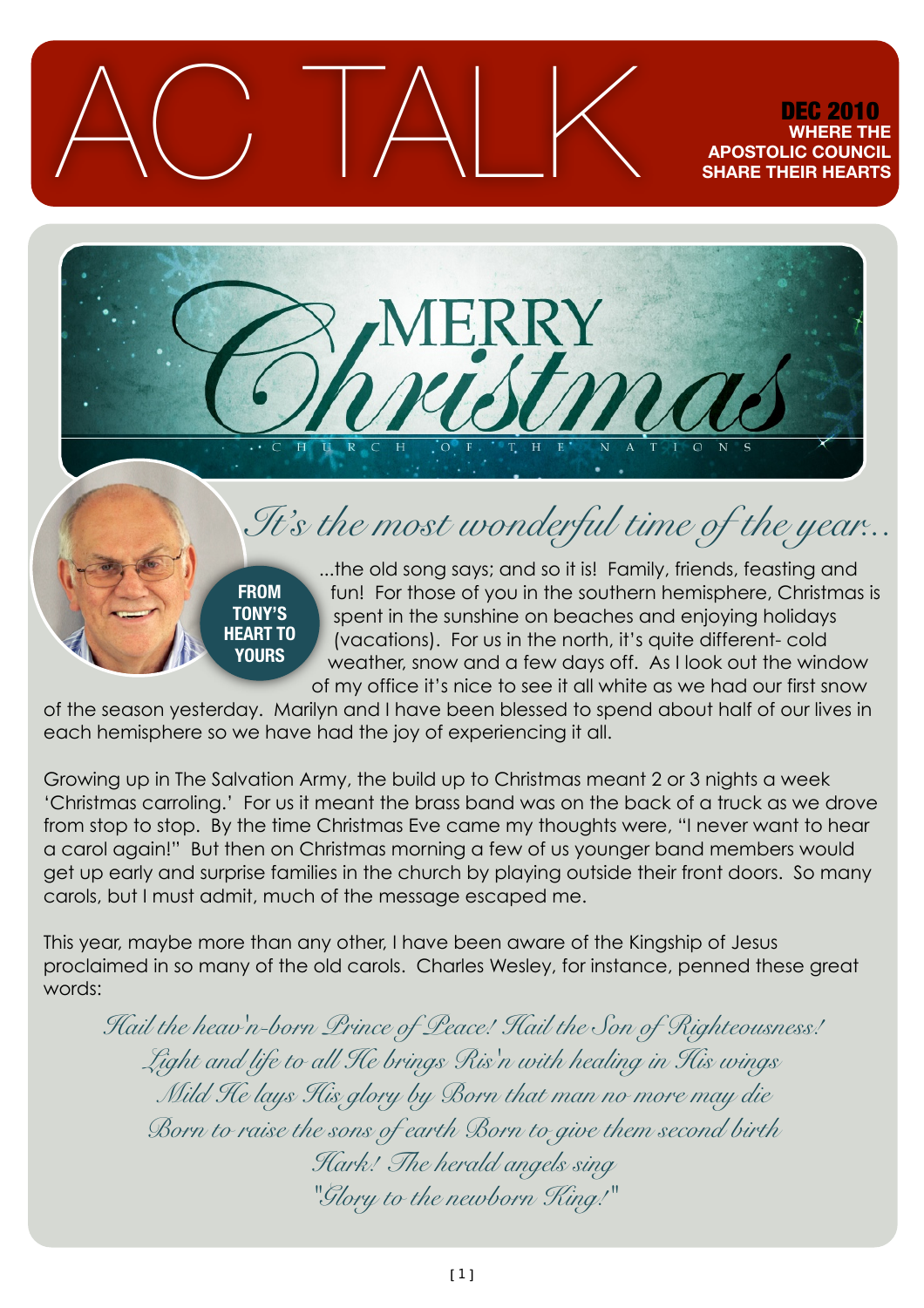What a vision of the King and His Kingdom the Wesley brothers had; such a victorious eschatology. John Wesley wrote on how he saw things developing on the earth.

"All unprejudiced persons may see with their eyes, that He (God) is already renewing the face of the earth: And we have strong reason to hope that the work He hath begun He will carry on unto the day of the Lord Jesus; that He will never intermit this blessed work of His Spirit until he has fulfilled all his promises, until He hath put a period to sin and misery, and infirmity, and death; and re-established universal holiness and happiness, and caused all the inhabitants of the earth to sing together Hallelujah."

Another great carol, **"It Came Upon a Midnight Clear",** was written by Edmund Hamilton Sears in 1849. The carol started life as a poem written by its author who was a minister living in Massachusetts at the time. What great words make up the last verse.

> *For lo! the days are hastening on, By prophets seen of old, When with the ever-circling years Shall come the time foretold, When the new heaven and earth shall own The Prince of Peace, their King, And the whole world send back the song Which now the angels sing.*

## **Still more lyrics**

*Born a King on Bethlehem's plain Gold I bring to crown Him again King forever, ceasing never Over us all to rein*

*He rules the world with truth and grace, And makes the nations prove The glories of His righteousness, And wonders of His love, And wonders of His love, And wonders, wonders, of His love.*

**God is already renewing the face of the earth**